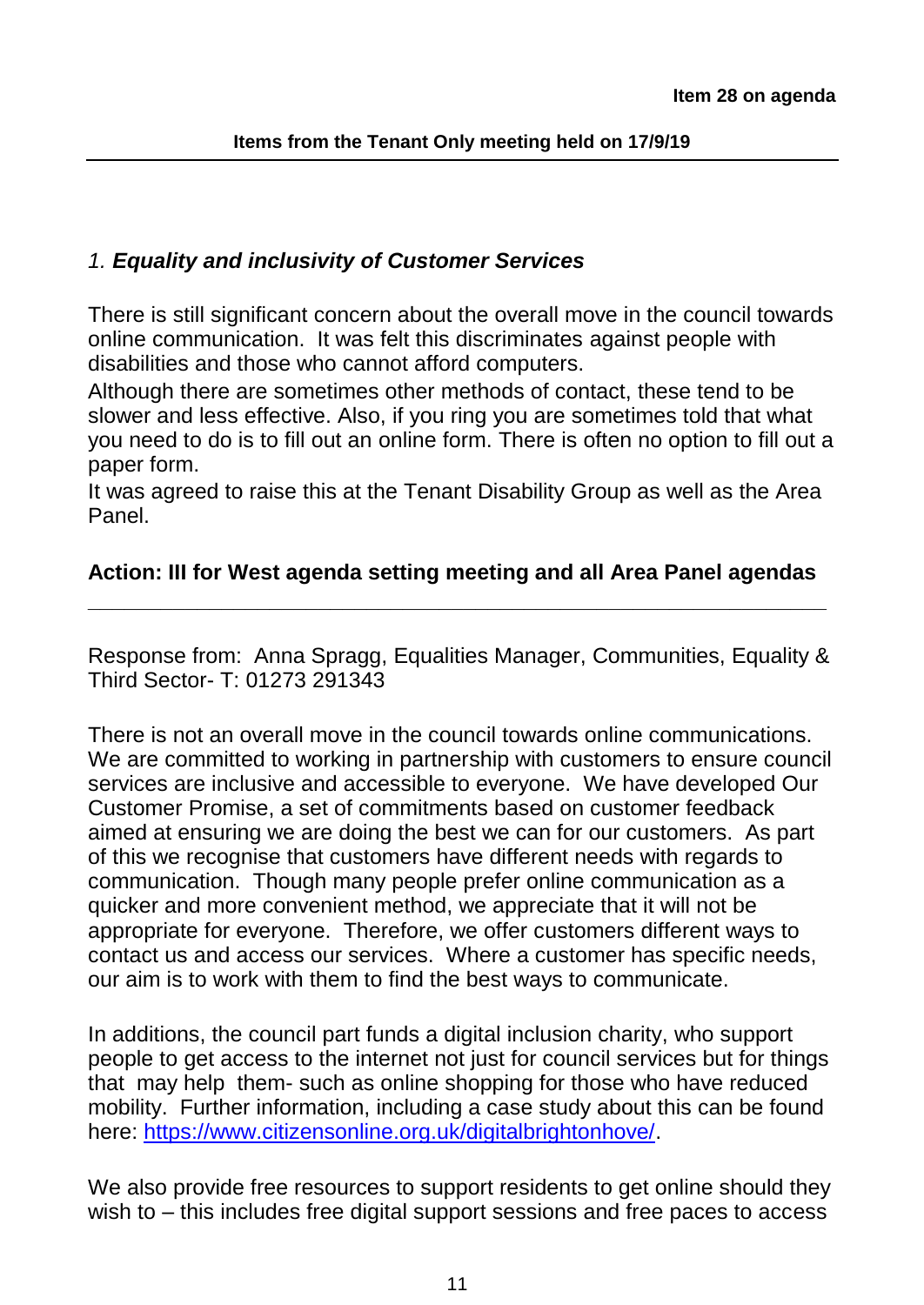the internet in Brighton & Hove. Further information can be found here: <https://digitalbrightonandhove.org.uk/>

We are fully committed to ensuring our services are inclusive and accessible for everyone, including the ways we communicate. Feedback from residents who identify any situations where this is not happening is really helpful as it supports us continually to improve. If a resident has experience with a council service where alternative communications has not been offered, we would like to know about it so we can understand and address the situation. We would encourage residents to provide feedback to our services if they're not accessible.

Thank you for raising this concern. We really value your feedback and want to get this right every time.

\_\_\_\_\_\_\_\_\_\_\_\_\_\_\_\_\_\_\_\_\_\_\_\_\_\_\_\_\_\_\_\_\_\_\_\_\_\_\_\_\_\_\_\_\_\_\_\_\_\_\_\_\_\_\_\_\_\_\_\_\_\_\_\_\_\_\_\_\_\_\_

## *2. Rats at Clarendon & Ellen*

At the last Area panel in September, residents argued that if a problem with rats was exacerbated by building works then the council has the responsibility to sort this out.

The council policy on this needs to be clear and it has been requested that this is included in the next area panel.

## **Action: III for West agenda setting meeting and all Area Panel agendas**

*\_\_\_\_\_\_\_\_\_\_\_\_\_\_\_\_\_\_\_\_\_\_\_\_\_\_\_\_\_\_\_\_\_\_\_\_\_\_\_\_\_\_\_\_\_\_\_\_\_\_\_\_\_\_\_\_\_\_\_\_\_\_\_\_\_\_\_\_\_\_\_*

Response from: Hilary Edgar, Housing Services Operations Manager, Income, Involvement & Improvement – T: 01273 293250 & Glyn Huelin, Head of Housing/ Repairs & Improvement – T: 01273 293306

Within the council's pest control policy residents, including council tenants, are responsible for meeting the cost of the majority of treatments to individual properties.

If a pest control officer finds that an infestation has originated from the common parts of a council managed block, the council will fund the necessary treatment.

There is flexibility in the policy for the council to fund treatments to individual properties when a number of flats in the block are similarly affected.

The council is working to address issues with residents and has agreed that some areas require blocking up.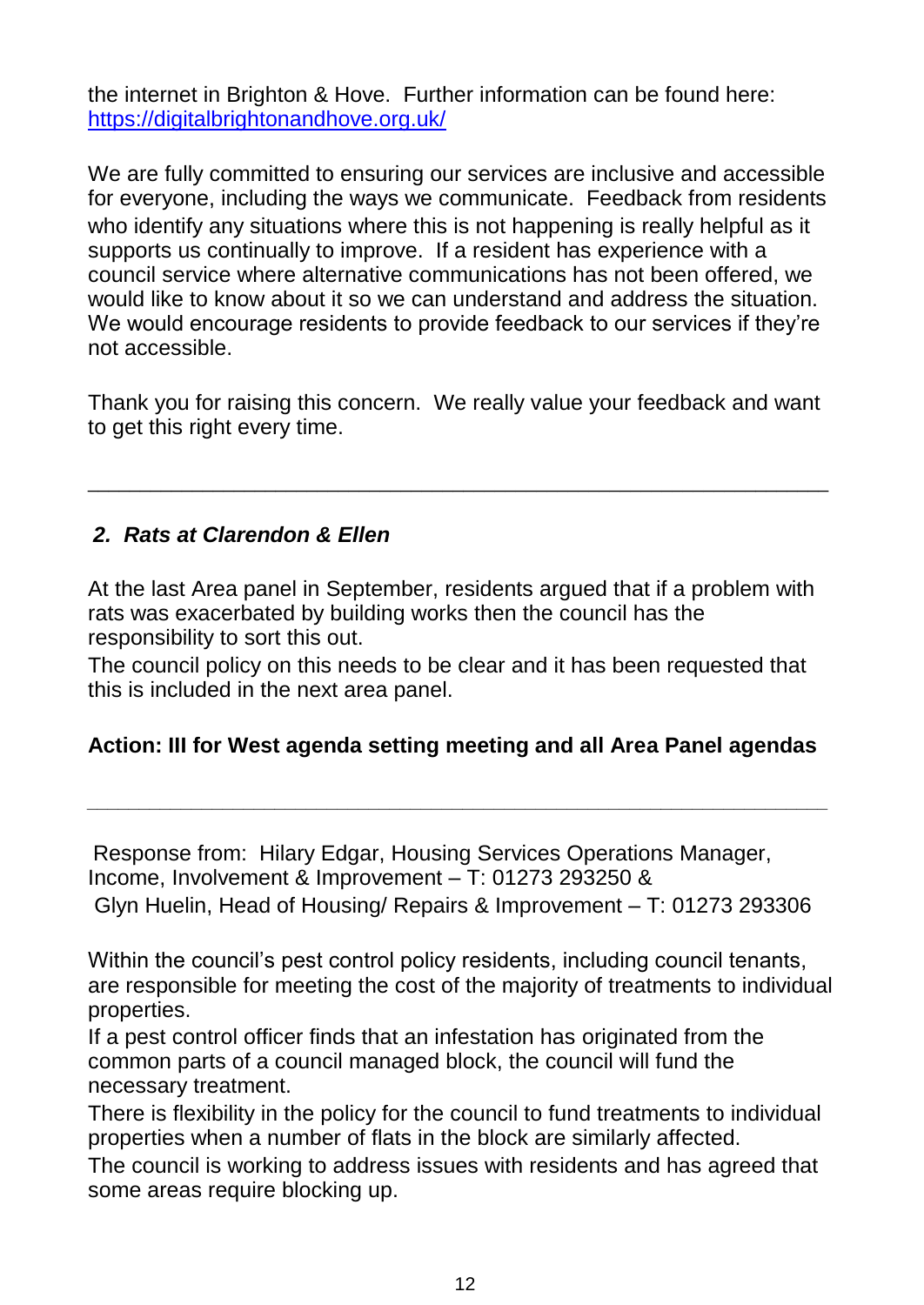If there are any further issues, please give any feedback through Mears or P & I Enquiries.

\_\_\_\_\_\_\_\_\_\_\_\_\_\_\_\_\_\_\_\_\_\_\_\_\_\_\_\_\_\_\_\_\_\_\_\_\_\_\_\_\_\_\_\_\_\_\_\_\_\_\_\_\_\_\_\_\_\_\_\_\_\_\_\_\_\_\_\_\_\_\_\_\_\_\_\_\_\_\_\_\_\_\_\_\_\_\_\_\_\_\_\_

# *3. What will help us to build strong Residents' Associations*

The following points were raised in discussion:

- Associations can appear a bit dry and formal. Would having a different format and title help- for example 'Friends of…?'
- Associations need to be open and friendly, in publicity and at meetings.
- There needs to be more varied and imaginative ways of involving people, including looking at options for using skype and online communication (in addition to meetings). There needs to be an open discussion about what the possibilities are and how these could be implemented.
- How to get people involved is a major issue- it's often the same few people who come along. It was agreed that more discussion, support and sharing of experience around this issue would be useful.
- A lack of progress with issues that residents raise discourages involvement and demoralises participants. Getting action would encourage people to get involved.
- Community Engagement officers (CEOs) could have more of a role as residents' advocates, helping them to get action and progress issues. This would involve a more active role in making sure items raised at residents' meetings got an adequate response that moved things forward.
- It's important that residents' voices are heard and acknowledged. There's a lot of frustration because issues seem to disappear or get side-lined. Good communication would make difference, even if the outcome isn't always exactly what you wanted.
- Make meetings and events more fun!
- People will get involved if there's an issue that concerns them. How do you a) find out what these issues are and b) raise them in a clear and constructive way?
- Publicity about the association activities could do with a re-vamp and be more dynamic and lively.
- A re-assessment of areas covered by individual associations would be helpful – looking at options to make them bigger or smaller.

It's important that residents' voices are heard and acknowledged. There's a lot of frustration because issues seem to disappear or get side-lined.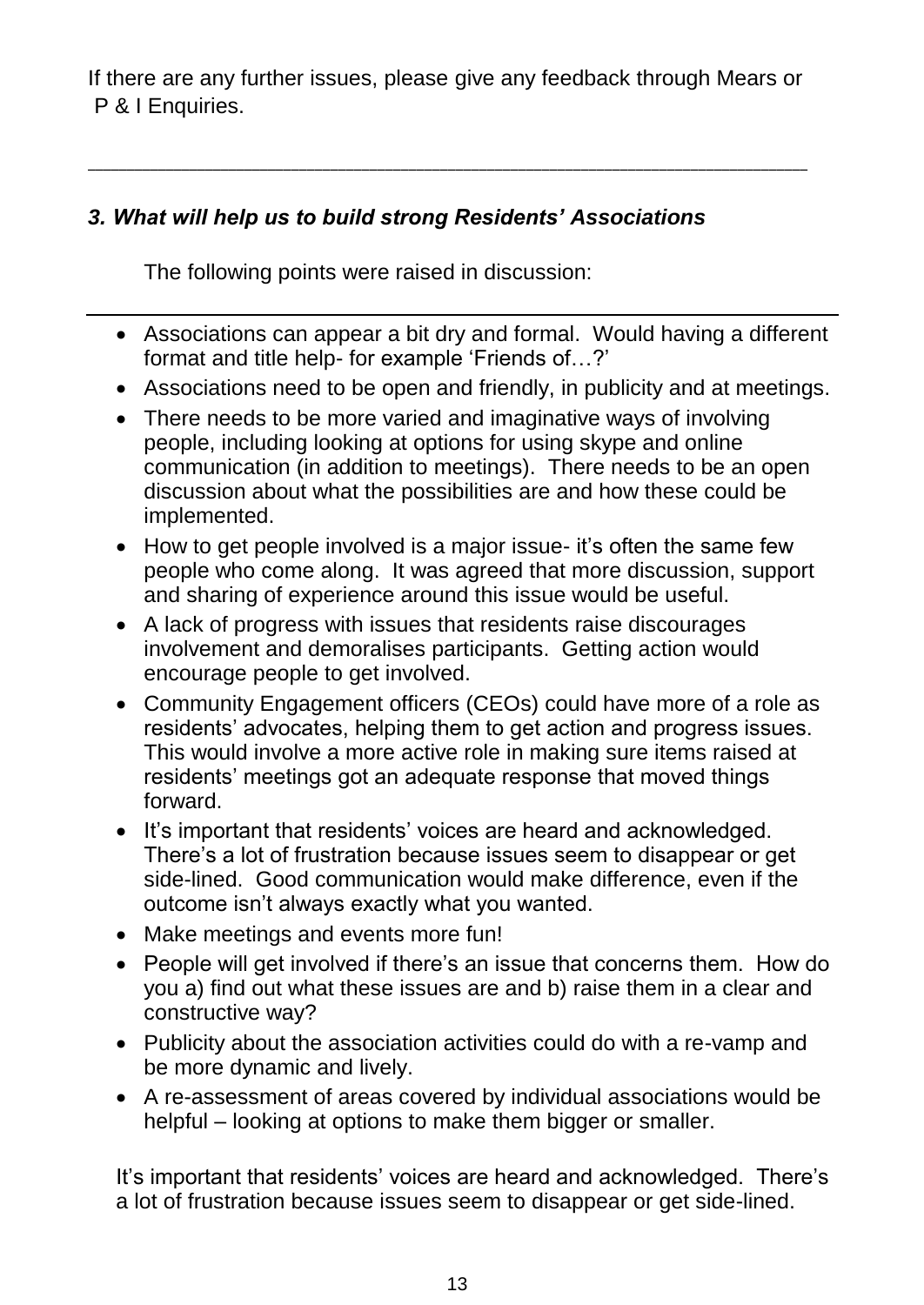Good communication would make difference, even if the outcome isn't always exactly what you wanted.

- Make meetings and events more fun!
- People will get involved if there's an issue that concerns them. How do you a) find out what these issues are and b) raise them in a clear and constructive way?
- Publicity about the association activities could do with a re-vamp and be more dynamic and lively.

A re-assessment of areas covered by individual associations would be helpful – looking at options to make them bigger or smaller. It was noted that the Resource Centre can help with publicity design and ideas as well as looking at ways of increasing involvement and other aspects of running a Residents' Association. Contact Kate on

01273 606160 / [kate.page@resourcecentre.org.uk](mailto:60616/kate.page@resourcecentre.org.uk) for more information. It was agreed this is a useful discussion that needs to be ongoing and to report back on the issues raised at Area Panel

Response from: Sam Warren. Manager Community Engagement team, Communities, Equality & Third Sector, T: 01273 298621

*Item on the agenda for discussion, reply to North on similar issues.* 

The Community Engagement Team is a new service that supports all residents within the city to be involved in any council service. Whilst the team have maintained their work with tenants groups, Area Panels and Service Involvement Groups, we are also working with a range of community groups, working on Neighbourhood Action Plans, supporting the development of volunteering and Neighbourhood Hubs.

As a team we are very keen to engage more residents in all areas of the councils work. In order to do this we have recently recruited a new administration worker and replaced the Estate Development role as this will enable the CEO's to get out onto our Estates and into the communities to do more face to face work with residents and community groups.

In relation to Area Panels and resident only meetings we are keen to involve as many tenants as possible, currently the structure and terms of reference for Area Panels state that only reps are able to participate fully in meetings and any other tenant would need to be an observer, it would be interesting to open this up to welcome more people. We are especially keen to ensure that all the tenant structures are more representative of the whole community including involving more young people, BME and LGBTQ residents in decision making. I welcome working with all groups and Area Panels to look how we open up participation. If you have ideas or thoughts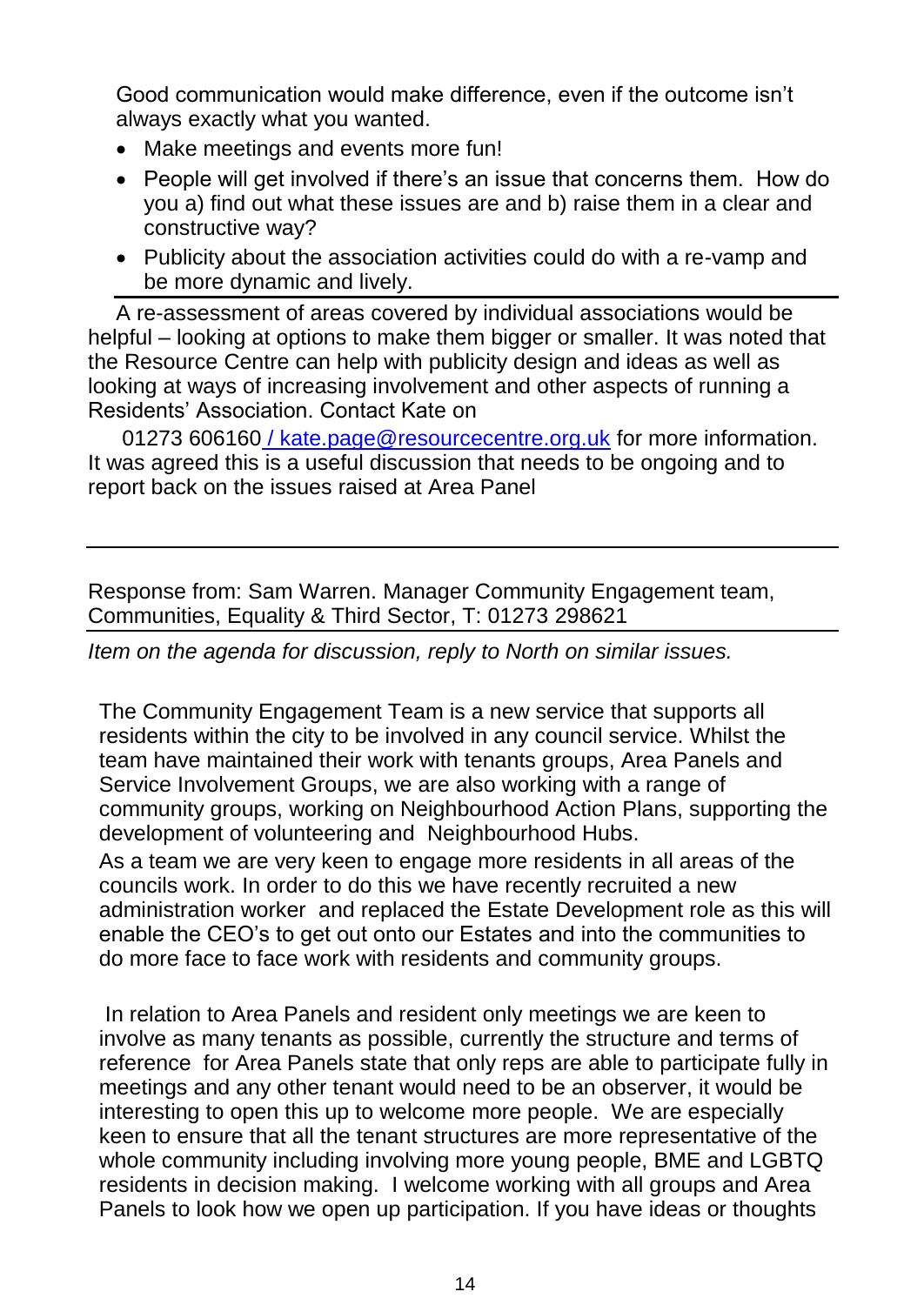on how we can engage more residents please do contact me directly on [Sam.warren@brighton–hove.gov.uk](mailto:Sam.warren@brighton–hove.gov.uk)

## *4. Weeding and grounds maintenance*

Concerns were raised about the deteriorating state of public areas on the estates. It's difficult to have pride in the place you live when the upkeep is increasingly neglected.

Clarendon & Ellen and Conway Court were given as an example of this; benches are unusable because of overgrowing trees and weeds are rampant. It's reaching the point of a Health & Safety issue.

It was agreed that lack of grounds maintenance is a city-wide issue, although some areas seem to be receiving more services than others

It was agreed to raise these concerns at area panel and ask for a report on the grounds maintenance services in different areas

#### **Action: III for West agenda setting meeting and all Area Panel agendas \_\_\_\_\_\_\_\_\_\_\_\_\_\_\_\_\_\_\_\_\_\_\_\_\_\_\_\_\_\_\_\_\_\_\_\_\_\_\_\_\_\_\_\_\_\_\_\_\_\_\_\_\_\_\_\_\_\_\_\_\_**

Response from: Sarah Carlisle, Operations Manager, Cityparks Operations, T: 01273 294327